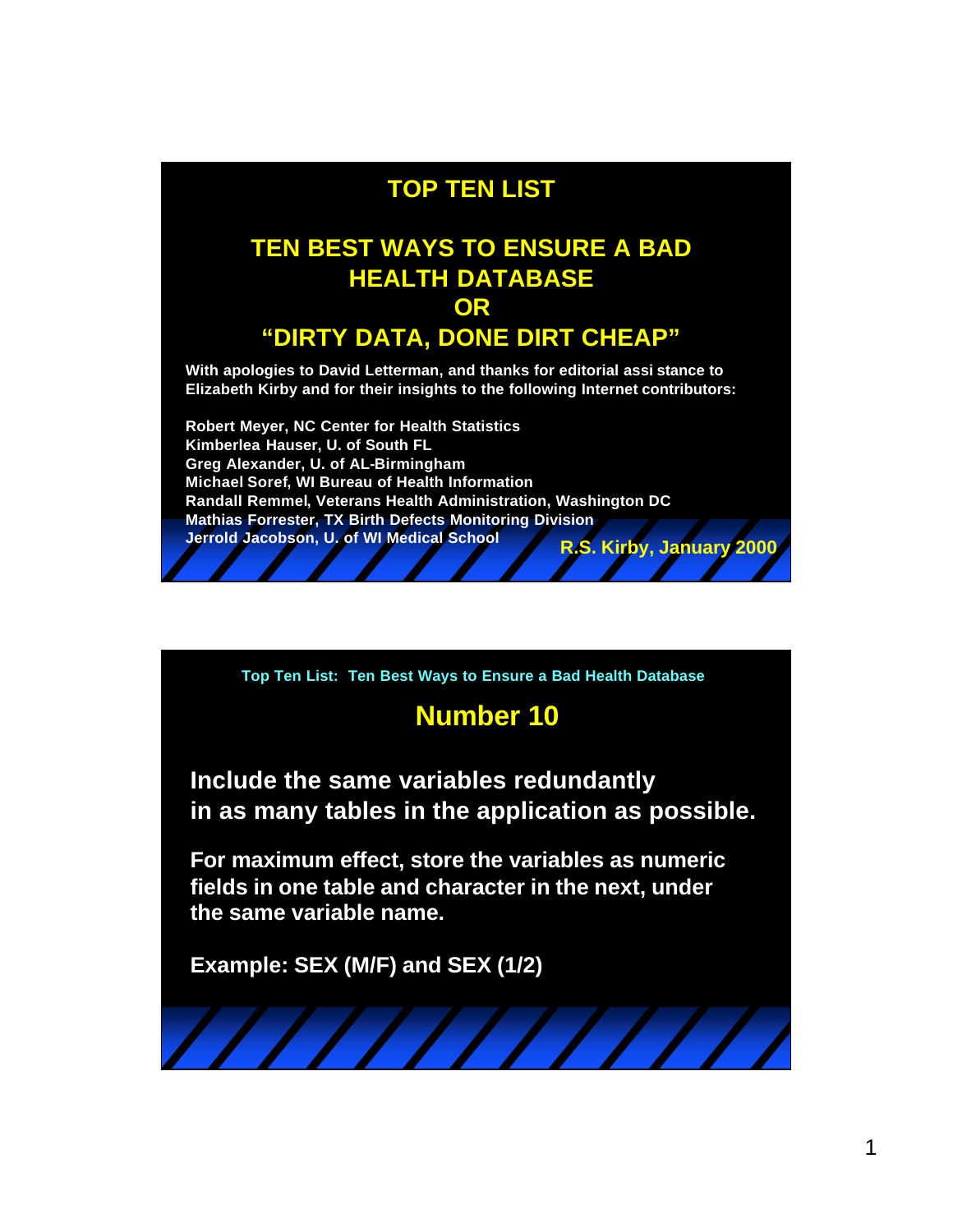# **Number 9**

**"Less is Better"**

**Collect less information than is necessary to understand the context of any given record.**

**You can always go back to the original reporting source for clarification, or re-abstract the case if more data fields are needed later.**

**Top Ten List: Ten Best Ways to Ensure a Bad Health Database**

### **Number 8**

**Keep no documentation for your database application. Over time, the database will become inoperable and unfixable due to lack of information.**

**Complement this with sufficient turnover in database staff that no one knows how or why any of the tables were created, what the codes mean, or how specific fields and tables relate to one another.**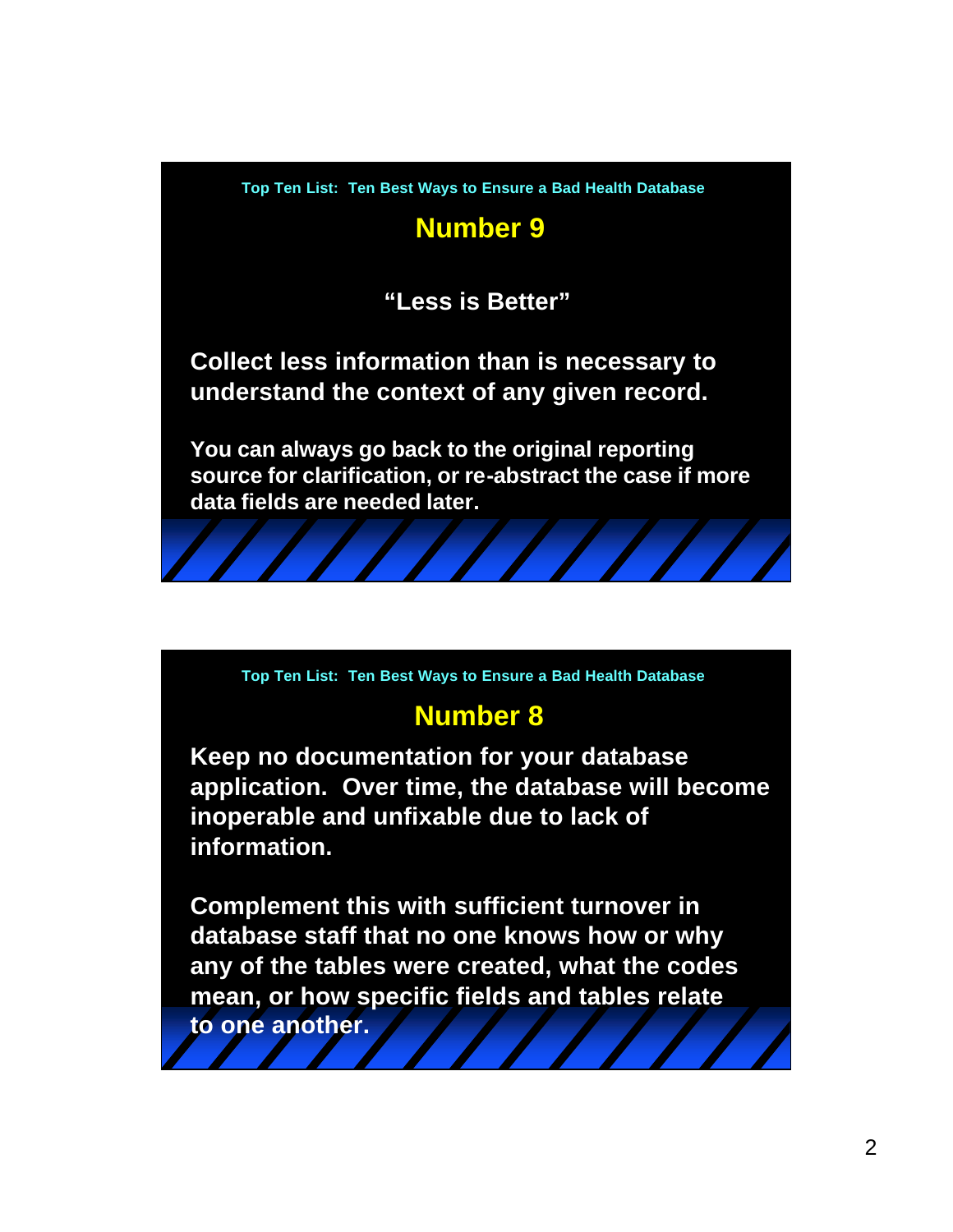## **Number 7**

**As an aid in unduplicating records in the main table, use the first three digits of the Social Security Number as a unique identifier.**

**SSNs are unique, aren't they? What? The first three digits refer to regions of the country? OK - I guess I'll use the first three digits of the telephone number instead. Or maybe three digit ZIP Codes?**



**Top Ten List: Ten Best Ways to Ensure a Bad Health Database**

### **Number 6**

**Design data fields to enable numeric and character data entry. This way, when the table is accessed dynamically or imported into another application you'll be sure to get a bad result missing values most of the time.**

**Clinical example: Key ICD-9-CM codes (ICD-10 if you are really advanced!) as numeric values in a text field in your spreadsheet. When importing into an MS Access table, the values will convert to numeric values, unless you pay attention. Is this a problem? Heck no - if you want "Dirty Data, Done Dirt Cheap"!**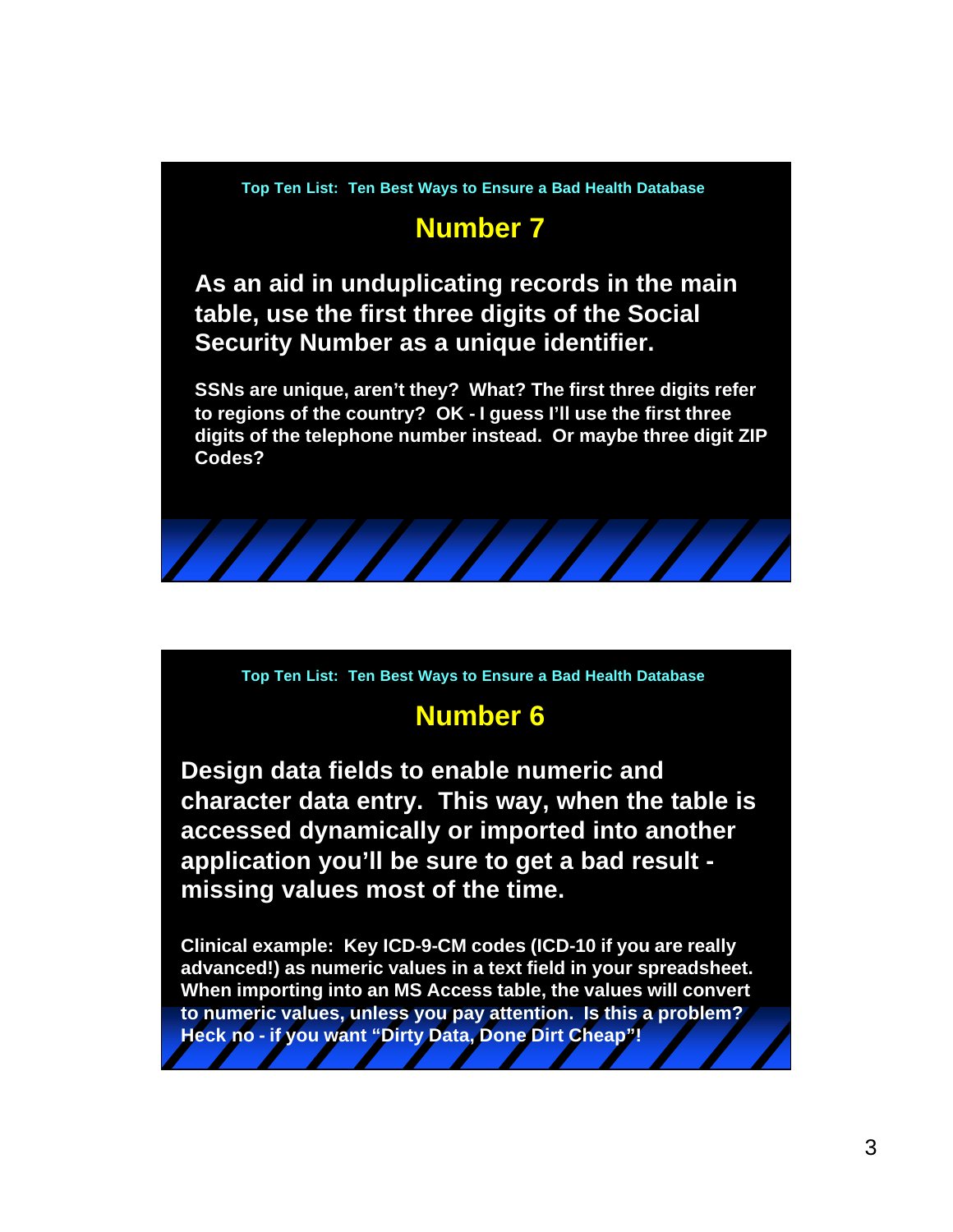

## **Number 5**

**Select variables and design data collection forms without a clear vision of what the database will be used for.** 

**You can always fine-tune later, drawing from the excellent suggestions you receive by email, phone, FAX and in your complaint box!**



**Top Ten List: Ten Best Ways to Ensure a Bad Health Database**

# **Number 4**

**Design your "database" as a single, flat file which includes all of your variables, even if only a tiny fraction of the cases have values for any specific variable.** 

**Why worry about data storage and computer efficiency? Run out of space - just buy another 20 Gb hard drive at Best Buy for \$200.**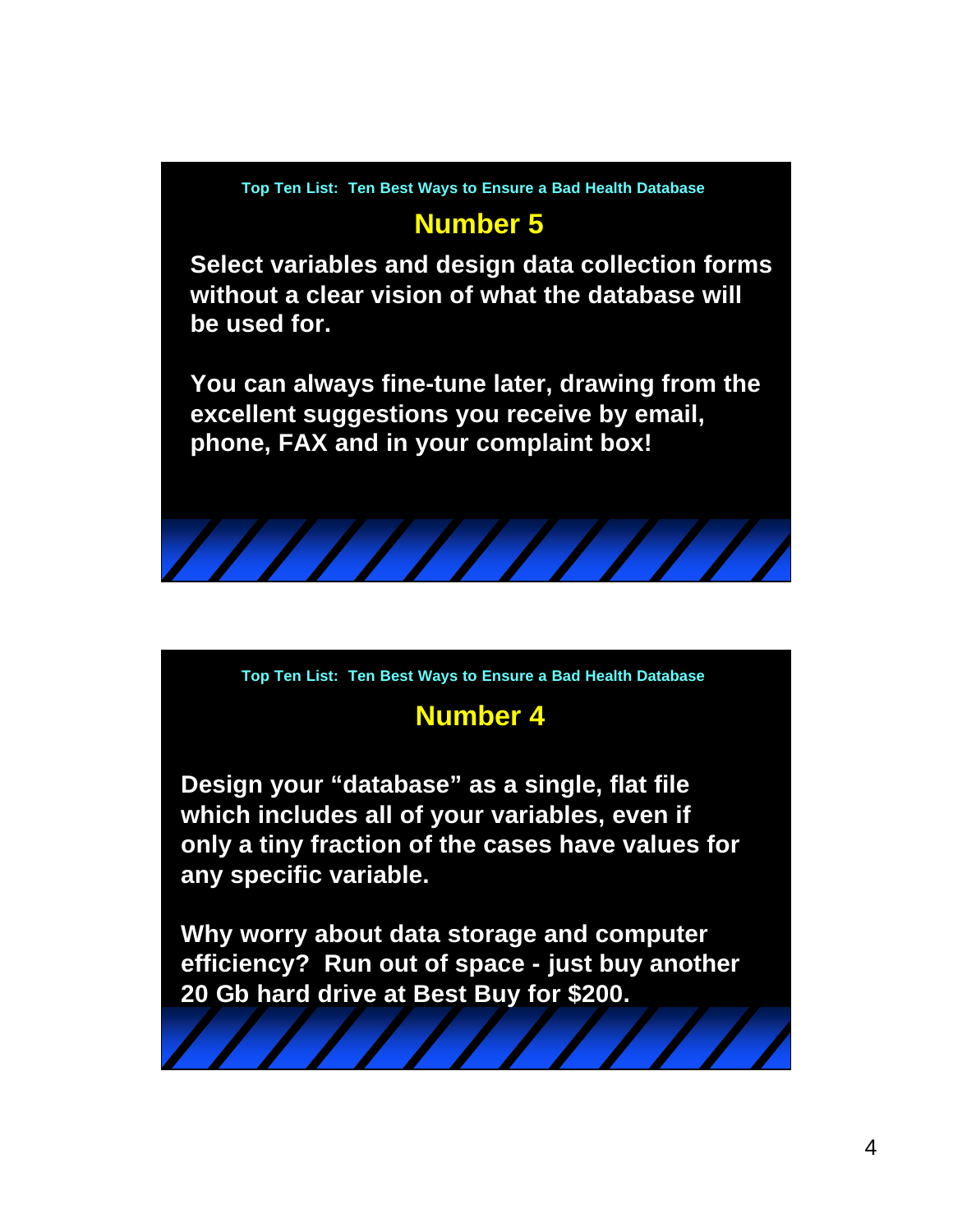# **Number 3**

**Collect continuous variables (maternal age, educational attainment, body mass index, etc) only as categorical values developed for another database or research project with a completely different purpose.**

**Example: instead of collecting the actual number of years of formal education completed, collect in the following categories: less than 6, 6-9, 10-11, 12-13, and 14 or higher. Be sure to code the categories ordinally to increase the probability of inappropriate use of these data in linear regression analyses.**

**Top Ten List: Ten Best Ways to Ensure a Bad Health Database**

### **Number 2**

**In fields with pull-down menus of optional values, make sure that 'Other', 'Not Specified', or similar catch-all categories have the highest frequencies.**

**Administrators and politicians love to explain how "All Other Causes" was the leading reason for hospital admissions, trauma-associated deaths, or the leading cause of death.**